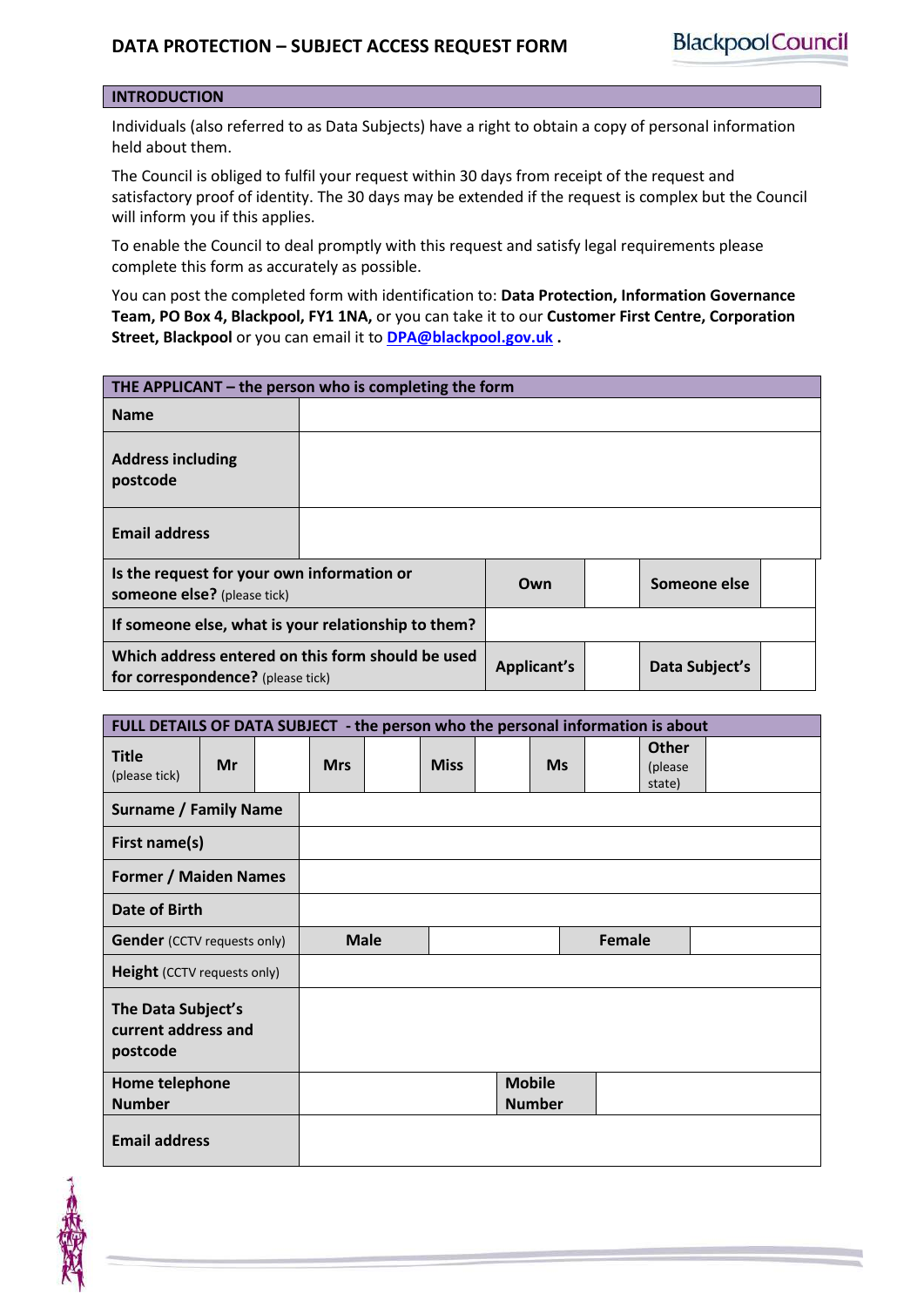# **INFORMATION SEARCH AREAS**

To assist the Council in searching for your personal information, please provide a description of any information you specifically require. You can also help us to identify your information by providing any reference/account numbers that you have. Continue on a separate sheet if necessary.

| Reference        | <b>Description of information or Council Services</b>              |
|------------------|--------------------------------------------------------------------|
| e.g. Council Tax | e.g. Case history, payment records, Council Tax or Housing Benefit |
| Reference Number |                                                                    |
|                  |                                                                    |
|                  |                                                                    |
|                  |                                                                    |
|                  |                                                                    |
|                  |                                                                    |
|                  |                                                                    |
|                  |                                                                    |

## **CCTV REQUESTS ONLY – ADDITIONAL INFORMATION**

The following information is only required if you are requesting information from the Blackpool CCTV system. If your request refers to a specific incident, please provide as much information as possible to help us in our search. Please continue on a separate sheet if necessary.

| Were you the person reporting an offence or incident?                                                                        |        |        |
|------------------------------------------------------------------------------------------------------------------------------|--------|--------|
| Were you the victim of an offence?                                                                                           |        | Yes/No |
| Were you a person accused or convicted of an offence?                                                                        | Yes/No |        |
| Does the incident relate to a vehicle or damage in a car park?                                                               |        | Yes/No |
| Date and time of incident<br>(please give a maximum two-hour period $-$ if a longer<br>period is required please contact us) |        |        |
| Place where incident happened                                                                                                |        |        |
| <b>Brief description of incident</b>                                                                                         |        |        |

## **HOW WE SUPPLY THE INFORMATION TO YOU**

The information will be supplied to you in a permanent format. This will generally be on paper, or a on a CD/DVD for CCTV images.

Please indicate if you require the information electronically and confirm the email address to send this to. You should be aware that if the electronic file is too large to email to you, we will contact you to discuss this. The Council is unable to take responsibility for the security of the information when you receive it at that email address.

We are unable to provide emailed or USB/Data Stick copies of CCTV images at this time.

| <b>Electronic format required?</b> | Yes/No |
|------------------------------------|--------|
| <b>Email address</b>               |        |